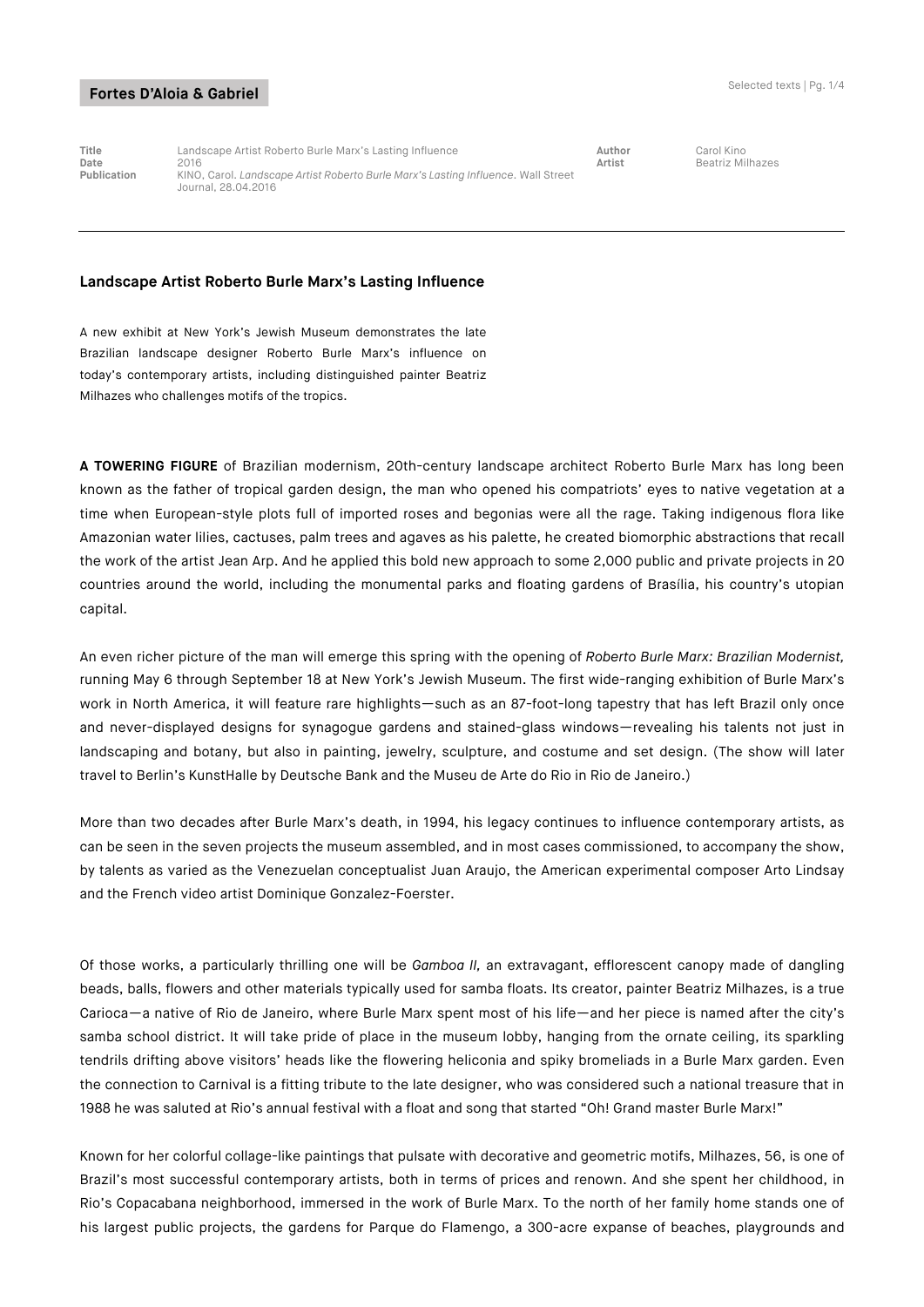**Title** Landscape Artist Roberto Burle Marx's Lasting Influence **Author** Carol Kino **Date** 2016<br>**Date** 2016 **Artist** Beatriz Milhazes<br>**Publication** KINO. Carol. *Landscape Artist Roberto Burle Marx's Lasting Influence*. Wall Street **Publication** KINO, Carol. *Landscape Artist Roberto Burle Marx's Lasting Influence*. Wall Street Journal, 28.04.2016

playing fields, completed in 1967. In the 1970s, as Rio expanded, Burle Marx redesigned the medians and sidewalks of Copacabana's oceanfront Avenida Atlântica, creating a 2.6-mile-long stretch of stone mosaics magnifying and riffing on the pavement's original 1905 black-and-white wave pattern, itself a play on a centuries-old Portuguese motif. "I was always going to the beach and walking through his designs," Milhazes recalls.

Both her mother, an art historian now retired from the Universidade Estadual do Rio de Janeiro, and her father, formerly a lawyer, are passionate about Brazilian culture, and they made sure their daughters understood the significance of Burle Marx's work. "It was always an important thing to talk about and show us," Milhazes says. By the time she attended Rio's Escola de Artes Visuais do Parque Lage, in the waning days of the 1964–1985 military dictatorship, she was keenly aware of Burle Marx as a leading cultural figure. Later, after Milhazes started teaching at the school, the director organized a show of Burle Marx's paintings, and she had the chance to meet the artist. "It was an exciting moment," she recalls. "He was very elegant—not his clothes but his posture; he had this feeling of confidence and warmth." Despite his friendly demeanor, Milhazes was too shy to strike up much of a conversation.

It wasn't until the early '90s, when she was trying to find her own way as an artist, that Milhazes started to look at Burle Marx's work in earnest. She had rejected the figurative painting that was fashionable at the time, wanting instead to create abstract work. But she was looking for a more personal expression than the neo-concretist abstraction of her fellow countrywoman Lygia Clark. On a trip to Paris in 1985, she was electrified by her first in-person viewing of the work of Henri Matisse. "It changed everything," she says. "I'd never seen any of the modern painters live. I hadn't seen the real pressure, the scale." Inspired by Matisse's use of color and his abstraction of natural forms, she veered even further from the mainstream.

For direction, Milhazes looked to the Brazilian artists of the '20s and '30s, especially those, like the surrealist painter Tarsila do Amaral, in the Antropófagia—or "cannibalism"—movement, which ingested elements of European modernism and fused them with Brazilian culture. (It flowered again in the famous Tropicália movement of the '60s.) She was similarly drawn to Burle Marx, she says, because "he was focused on what he could find within Brazil, in the tropical environment." And though she later came to admire his paintings, which ranged from portraits to still lifes to abstractions, initially, she explains, "it was more about his concepts, his landscape drawings. I liked the simplicity. Then I went back to the Copacabana sidewalk. From there I went to the plants themselves."

Milhazes developed a language that melded geometric shapes (squares, squiggles, target-like circles, op art– inspired, Bridget Riley –esque dots) with stylized fruit and flowers, arabesques, paisleys and other motifs drawn from Brazilian culture—Baroque churches, folk amulets and colonial arts all the way to Carnival and Carmen Miranda headdresses. The painting style she developed is equally unusual: It involves applying acrylic paint to sheets of plastic, gluing the painted side to the canvas, peeling off the plastic and placing the shapes on top. Though the work reads as flat and graphic when it's reproduced, in reality it is layered and multidimensional.

Milhazes has gone on to great acclaim, representing Brazil at the 2003 Venice Biennale and showing at galleries and museums around the world. But at first, "People in Rio didn't know what to do with her early work," says Tobias Ostrander, the chief curator of the Pérez Art Museum Miami, which mounted the artist's first U.S. survey, *Beatriz*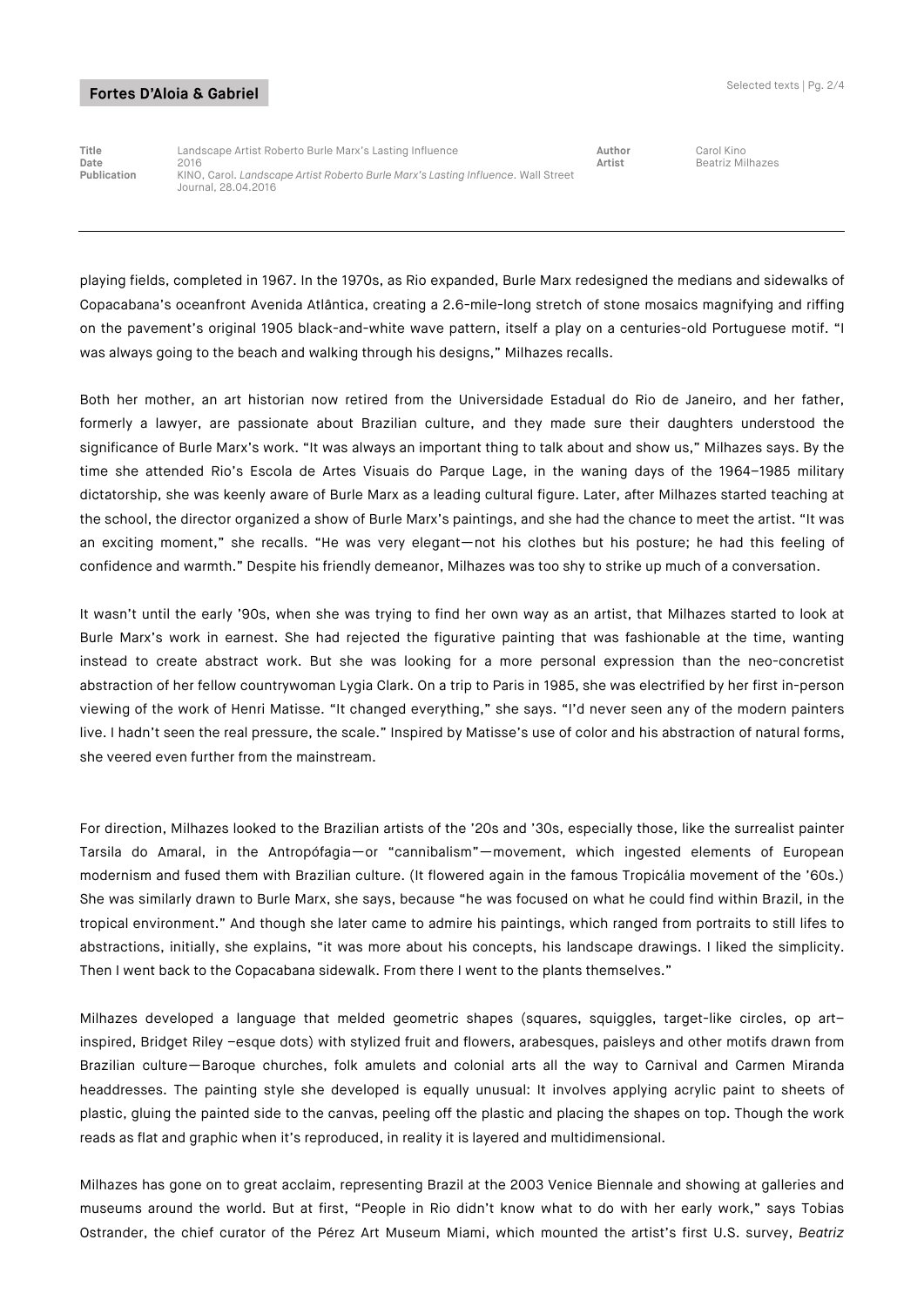**Title** Landscape Artist Roberto Burle Marx's Lasting Influence **Author** Carol Kino **Date** 2016 **Artist** Beatriz Milhazes **Publication** KINO, Carol. *Landscape Artist Roberto Burle Marx's Lasting Influence*. Wall Street Journal, 28.04.2016

*Milhazes: Jardim Botânico,* in 2014. "The older guard were all geometric abstraction folks who thought it was too decorative, too figurative," Ostrander explains, while the younger crowd, moved by artists like Julian Schnabel and Francesco Clemente, didn't find it figurative enough. "She was painting references to the body, particularly the decorative feminine body—lace and flowers and pearls," Ostrander adds. "It was this hybrid that was really uncomfortable for both sides."

Of course, Burle Marx, in his time, presented a discomfiting hybrid too. Born in 1909, he grew up in Rio, but it wasn't until he went to Berlin to study painting that he became fascinated with Brazilian plant life. It was on a visit to Berlin's botanical garden, in 1928, that he first encountered certain Amazonian flora and other unfamiliar specimens. Returning home the next year, he began experimenting with them in his mother's garden.

A neighbor, the architect Lúcio Costa—later the planner of Brasília—took notice, and by the age of 25, with Costa's help, Burle Marx had become the head of the parks department in Recife, a city in the northeast. There, his use of cactus and red sugar cane, both associated with workers' uprisings against the era's military dictatorship, figured in accusations of sedition against the young designer, who was later dismissed. "Yet the modernists were also using the cactus as a symbol of Brazil," says Claudia Nahson, one of the curators of the Jewish Museum show.

"So he was really operating within the context of early modernism."

Burle Marx went on to work with Costa and Oscar Niemeyer (then Costa's assistant) on Rio's Ministry of Education and Health, an International Style building. With the three gardens Burle Marx created there in 1938, he ruptured completely with the past, massing native plants into textured, amoeba-like shapes that seem to burst from within their rectilinear frames.

"He showed Brazilians how beautiful it was to use native plants and tropical plants from all over the world," says Lauro Cavalcanti, the curator of an in-depth Burle Marx show that opened at Rio's Paço Imperial in 2008 and traveled to São Paulo, Berlin and Paris. "And he introduced the aesthetics of painting to landscape design." Burle Marx sparked a creative revolution, if not a populist revolt.

Though one might not describe Milhazes's work as overtly political either, it too broke boundaries. "Her abstractions are built from elements of Brazilian folk and pop culture," says Jane Cohan, a partner in New York's James Cohan Gallery, which represents Milhazes in the U.S. "With some irony, she's playing with what the world thinks of as her culture—she's giving us what we expect, but she's made it up."

Nahson sees many commonalities between the two artists, especially the way Milhazes, like Burle Marx, is a major colorist. They both exhibit a huge "push and pull between the rational and the lyrical," she says. "Beatriz's work bursts with energy, but behind it there's a thought-out process. Burle Marx was also very much about that—there's nothing left to chance."